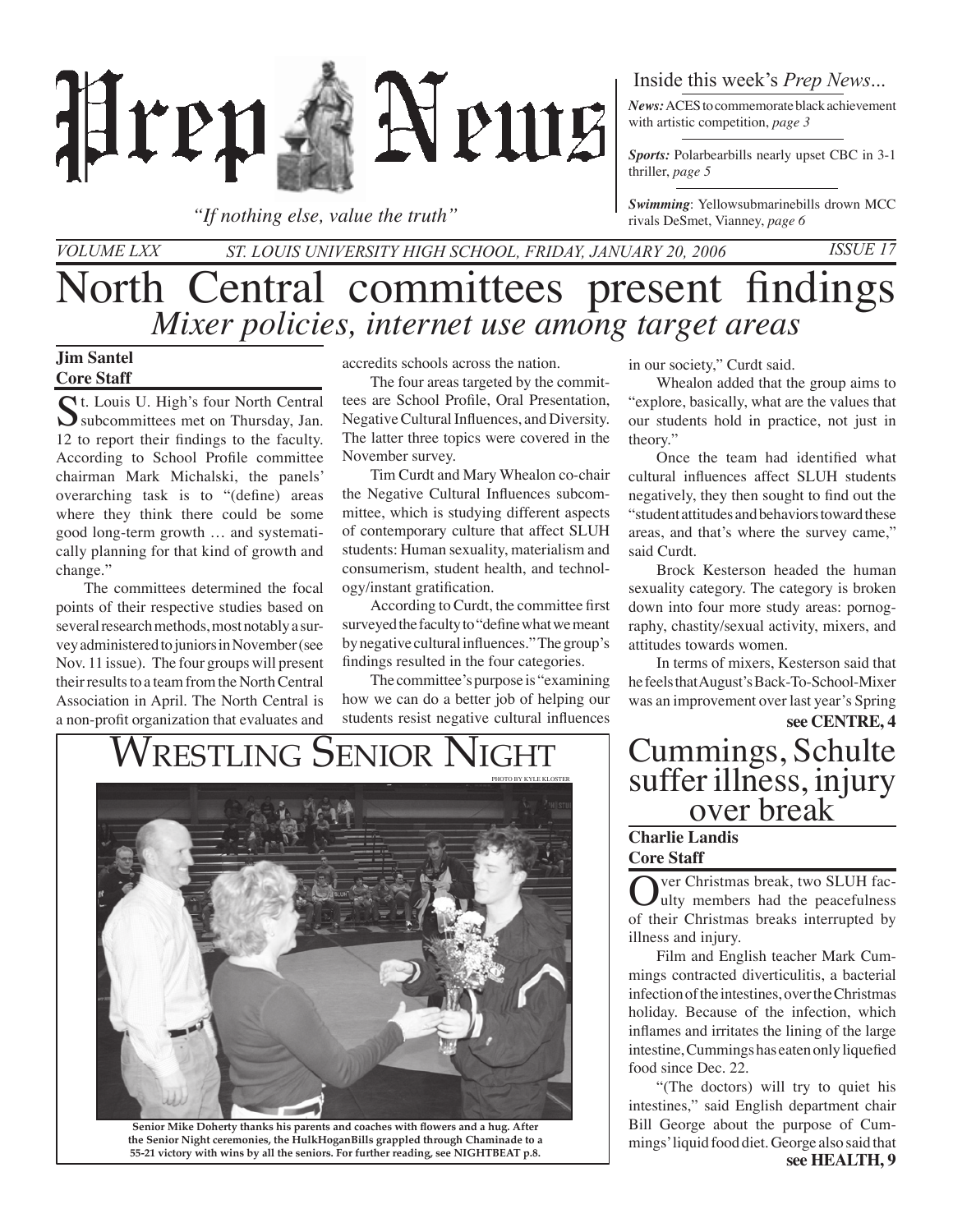# **News** January 20, 2006 **FC** teaches faculty iMovie intricacies

### **Sean Kickham Staff**

St. Louis U. High hosted a Digital<br>Difference class, a two-day class for teachers concerning filming and editing videos in iMovie to produce presentations for their students, beginning on Monday Jan. 9.

The session was sponsored by a federal grant program which uses a private agency to make sure the projects funded are legitimate and clearly designed. This agency, the Private and Independent Technology in Education Consortium (PITEC), supplies technological equipment which schools can buy and holds workshops for teachers concerning the new technology.

"SLUH hosted one of these workshops because we had the equipment, and I figured it would be easier for teachers to get there," faculty technology coordinator Peggy Pride explained.

Pride worked with PITEC to set up the

date and time of the class, which will have a follow-up on Jan. 25, and with the Digital Difference presenter to make sure she had everything she needed for the workshop. Pride then sent out e-mails to the faculty, inviting teachers to attend the workshop.

 Ten SLUH teachers were present at the Digital Difference class, along with a few teachers from other schools. Myriam Aliste, Bill Anderson, Robert Chura, Jennifer Crespin, Brock Kesterson, Jim Linhares, Elenora McCarthy, Paul Michaelson, Tim O'Neil, and Ching-ling Tai all attended the presentation, which was held in SLUH's computer lab.

Theology teacher Linhares enjoyed the hands-on time he had at the workshop: filming, uploading the film onto the computer, and editing it. "I'm going to be doing a lot of this next year, (so the workshop was helpful)," said Linhares, who hopes to produce better presentations for his future theology classes.

Russian teacher Chura said, "(The pre-

Jefferson returns after Jan. surgery on herniated

## **Dan Everson Core Staff**

**Nhemistry teacher Eric Jefferson re**turned to St. Louis U. High this past week after undergoing surgery for back problems. The surgery took place at St. Anthony's Hospital on Jan. 5, and Jefferson returned to the classroom for the start of the second semester on Jan. 17.

Jefferson suffered from a fully herniated disc as well as bone spurs on his sciatic nerve. Jefferson said that, according to his doctor, the problem had begun in the past and gradually become more serious over a period of five to ten years.

"I'm thinking it probably happened while I was playing college football when I was at (the University of Missouri at) Rolla," Jefferson said.

Jefferson explained the procedure: "They went in there, shaved off the herniated part of the disc and shaved the spurs that were growing there off as well."

"Everything went well, I took last week

off to get some rest, and now I'm back at school," Jefferson added.

Fellow science teachers Bill Anderson and Mike Herman substituted for Jefferson's two sections of regular-level chemistry; science department chair Eric LaBoube filled in for Jefferson's conceptual chemistry classes.

Jefferson, who also coaches the C-basketball white team, missed about a week of practice but only one game at Vianney because of his injury. While varsity assistant coach Kent Kershenski filled in courtside during his absence, Jefferson coached all three games of the Chaminade tournament last weekend.

"I'm back on the sideline," Jefferson later stated.

Jefferson will begin physical therapy in three weeks. According to his doctor, two weeks of therapy should suffice.

"After physical therapy for two weeks, I should be back running, jumping, lifting—about another four to six weeks from now," Jefferson said.

sentation) gave us something we could turn over to students, (to have them) put together and make a presentation or a short movie about (a certain) topic."

Chura found learning about the editing process to be the most helpful to make a class presentation more appealing. Chura also hopes to use the knowledge he gained for a trip to Russia so he could possibly show a video of the trip during Open House.

History teacher and KUHI-TV coordinator O'Neil took the class because he thought it was a "good professional development opportunity to see if I can pick up any additional resources or tricks of the trade on how to use (cameras and iMovie) properly." He will use his new knowledge to create a documentary for his sophomore class and to improve KUHI productions.

Teachers agreed that one of the most valuable things they received from the class was a list of online resources relating to videos and computers.

"There were a number of online sources ... that the presenter exposed us to," said O'Neil. "I'd like to incorporate some of those into my classes."

"(Teachers) reported that the workshop was very interesting. They received a good set of materials (to help them continue learning)," said Pride. "They said it was worthwhile."

*Quotes of the Week* "I got a fever, and the only persciption is more cow bell." —Chistopher Walken as "Bruce Dickenson" in Saturday Night Live "If all those psychics know the winning lottery numbers, why are they still working?" —Jack Handy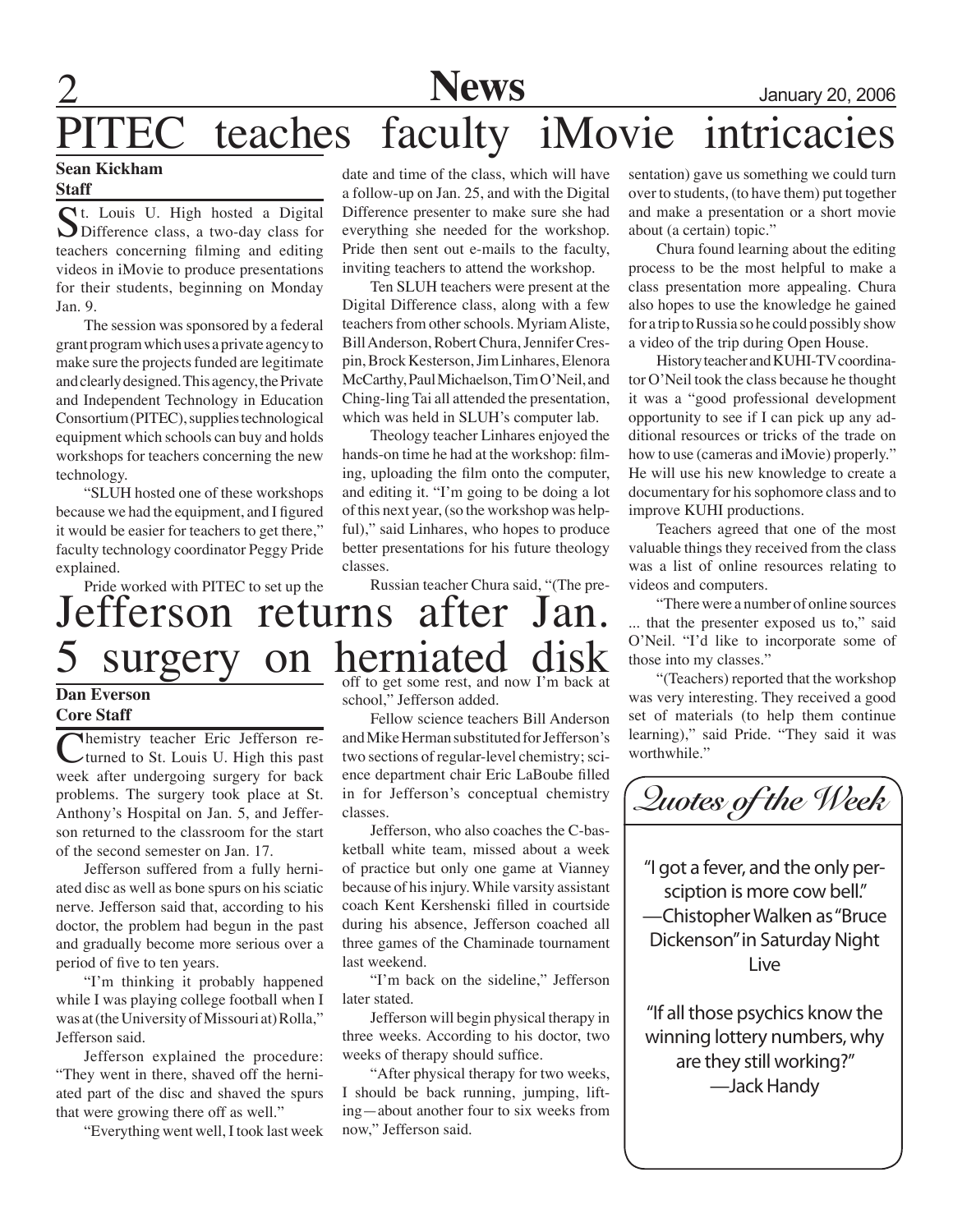## January 20, 2006 **News**

## SLUH welcomes Nanjing exchange students Xie and Yi

### **Scott Mueller Core Staff**

St. Louis U. High welcomed Chinese<br>
Streegn exchange students Michael Xie and Lisa Yi from the Nanjing Foreign Language School this past Sunday. They will stay at SLUH as sophomores for the second semester.

The Chinese students arrived on Sunday, Jan. 15. After meeting their host families at the airport, both the Chinese students and their host families dined at Lee's Family Buffet.

Six SLUH families volunteered to host the Chinese students during the semester; the Chinese students will stay with each family for approximately one and a half months.

Xie will stay with sophomore Thomas Kornblum, freshman Kevin Stead, and sophomore Brad Tharpe, in that order.

Yi will stay with seniors Alex Brescia, Corey May, and finally Eric Gass.

Xie and Yi have both noticed differences between SLUH and Nanjing Foreign Language School. Xie said, "In Nanjing, we don't

have to change into different classrooms. We just stay in one classroom. The teacher will have to run around to different classrooms. At first, I thought it would be difficult for me to rush to different classrooms, but I found it's not very hard."

Xie also said that in Nanjing the class



**Chinese exchange students Michael Xie and Lisa Yi have arrived!**

size is much larger; some classes have fifty or more students.

The process for Chinese students to come to America is much more complicated than for Americans to go to China. Whereas Americans only need a passport and a visa, the Chinese students had three major prerequisites. Chinese teacher Ching-Ling Tai said, "The regular process is to be accepted by a school, either a high school or a university, and then also to have financial guarantee." The financial guarantee is to ensure that the students will not have jobs in America.

> The third step is for the students to pass the TOEFL test for English proficiency.

> Xie and Yi both plan to take advantage of the time they spend at SLUH. Xie wants to practice his English and learn more about American culture. Yi also wants to learn about American culture and to make friends in America.

> Nanjing Foreign Language School has sent its top students to SLUH since 1997. Tai hopes to expand the exchange program and begin to send students to China.

"I'm considering starting a real exchange program (so) our students can go there for three weeks' study," said Tai.

The Chinese students will be at SLUH for the rest of the semester and will leave Sunday, May 28.

## ACES celebrates Black History Month with creativity, contest

## **Matt Hubbard Staff**

The Association for Cultural Enrich-<br>
ment at SLUH (ACES) will be holding its first annual Black History Kuumba Contest. The theme of the contest is "From Africa to America: Life Without the Contributions of the Descendants of the Birthplace of Mankind." ACES will begin to advertise for the contest later this month, and it will run through February 16.

In Swahili, the word "Kuumba" means creativity, so students may either enter the contest as a writer, poet, artist, or photographer. According to Director of Diversity Robert Evans, "(The contest) is an opportunity to let people use their creative skills to research and come up with some ideas that represent (the theme)." Evans gave the example of the stoplight, which was invented by Garrett Morgan. Evans commented, "Without that you would have accidents all

over the place."

Evans and the junior officers of ACES decided a week ago that they wanted to celebrate Black History Month. The junior officers brought up the fact that all that the school does for Black History Month is give facts over the intercom about black achievements, which nobody listens to. Evans said, "We brainstormed and came up with the idea for this contest. ... They didn't want to put together a program last minute."

ACES officer Willie Shipp said ACES' goal for the contest is "to make sure that (students) acknowledge that it is Black History Month. … Since I've been here we haven't experienced anybody talking about Black History Month. … We want people to learn, have fun, and get something from it, and express themselves in their own way."

Evans added, "People don't realize that without the contributions of black people, the country would look a lot different."

Members of the faculty will be working with members of the student body to judge the entries. Faculty judges include theology teacher Matt Sciuto to judge photography, English teachers Patricia Coldren and Terry Quinn to judge the poetry, and art teacher John Mueller to judge the artwork.

Evans said that there is no definite prize yet, but a committee is working on getting donations for the prize. Evans said, "Because this is the first one, we're not sure what we want to do about the prizes, but as the competition grows each year, we will see the prizes increase."

All poetry entries must be double-spaced written in English, and on white, 8.5 by 11 inch paper. They also cannot exceed three pages. Every poem must cite quotations either in the body of the poem or as a footnote. Artwork, photographs, and collages may be in color or black and white and must be on a 12-inch by 16-inch sheet of poster board.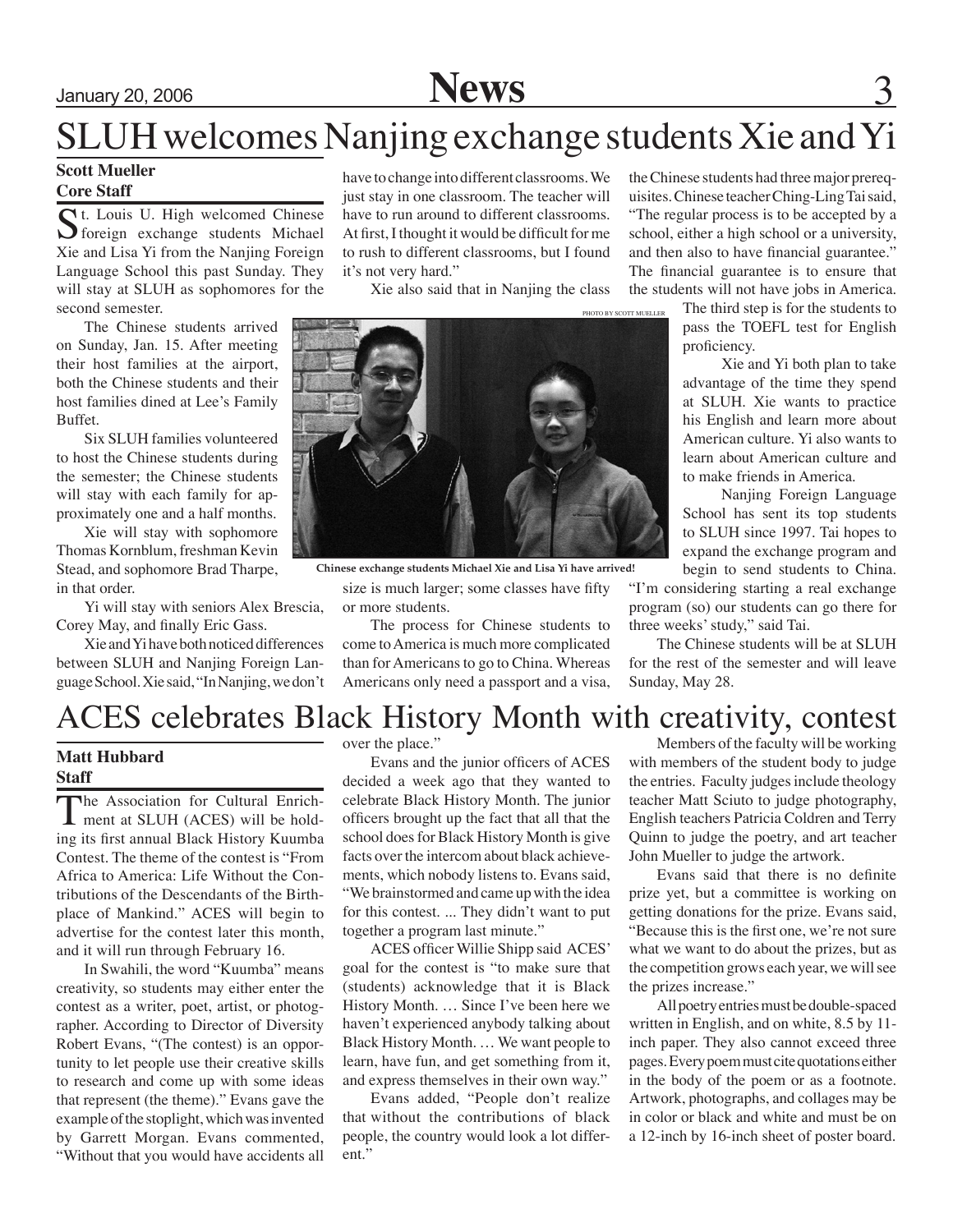## **ENTRE**

#### (from 7)

Fling Mixer, which left many concerns about student behavior in its wake.

"We've had discussions with teachers, with parents, … and students as well. I take all of that information and make note of it and try to see what we can do with that," Kesterson said. "Some of (the information) we've used to try and make improvements on … this past mixer with the tickets and the numbers (in attendance) … the amount of security, and the amount of chaperones."

The committee is also investigating mixer music.

"One thing that we've talked about already with regards to music is maybe getting rid of DJs altogether, and essentially what we'd do is buy our own equipment … and have an approved playlist. That will save us having to deal with (the DJs) and telling them what our expectations are," Kesterson said.

Kesterson said that November's survey indicated several potential problems among students in regards to attitudes towards women. The committee is hoping to make students more accountable for derogatory remarks they hear at SLUH.

"When you hear (derogatory remarks), do something about it. I think too many times, we become complacent and let things go … and then you think that's ok," said Kesterson.

Kesterson said the committee may add "derogatory remarks" as an additional category on the student demerit cards. "We'd have not only language or respect but … language towards women."

The committee approached pornography both here at SLUH and beyond the school walls.

According to Kesterson, the latter category is "hard, but I think what we have to do there is to hit the parents more, to try and let them know what's going on, that this is what kids could be subjected to or involved in." According to Kesterson, the committee is considering a proposal to include discussions about pornography in freshman orientation events.

"These are things we need to address, that we find to be a problem," Kesterson said.

Paul Michealson directed the technology/instant gratification category. Many juniors indicated on the November surveys that they had accessed pornography and other inappropriate materials on the Internet, while aware of the harmful nature of these materials.

"This is a problem," Michaelson said. One of the committee's targets is to "try to get students to act on the recognition that what they're doing is harmful," he said.

Besides pornography, Michaelson's group is targeting the concern of students using the Internet for instant information as opposed to going through a thoughtful research project.

"Many times the students have a research project, so they'll say 'ok, let's Google it.' There are many tools, and (the Internet) is just one of them," Michaelson said.

Tim O'Neil and Joseph Koestner cochaired the Oral Presentation subcommittee. According to O'Neil, the committee grew out of a survey administered to alumni, parents, and faculty about two or three years ago which tried to identify areas where the school could improve.

The group, O'Neil said, was charged with finding "what could we change in the curriculum, what can we change inside the classroom that could accomplish this."

According to O'Neil, the survey taken by the juniors in November asked several questions about the issue of oral presentations, including how the students feel about presenting in front of a class, how often they have to give such presentations, and which classes most frequently require oral reports. The group has used these results to develop "a series of preliminary recommendations, …but we haven't settled exactly on how we are going to change the program," O'Neil said. O'Neil could not elaborate on these recommendations because of their preliminary nature.

Rob Garavaglia and Nina See head the Diversity committee. "The idea is to increase students' understanding and awareness of their prejudices about class and race, and to improve their attitudes," said committee member Barbara Osburg. According to Osburg, many of the answers that the juniors gave in the November survey "indicated that (the) juniors perceived racism at school, perceived things like racist comments made," and also pointed to several class-related problems.

Osburg said that the committee's solutions to these problems include "requiring students to attend a religious or racial event out of their own comfort zone" as part of certain classes, or trying to overcome prejudices related to students' geographic background.

"We don't have a big racial diversity (at SLUH), but we certainly have a geographic diversity, and that creates prejudices where we say things like 'oh, you're from West County so you're rich' or 'you're from South City so you're not'," said Osburg.

According to Osburg, the committee faces a unique challenge in gaining faculty cooperation with its aims. "For example, out of a science class, it isn't real likely that you require kids to attend a religious or ethnic function, but out of social studies you might, or out of theology you might," Osburg elaborated. The group is currently looking at ways to incorporate these goals of diversity into the entire SLUH curriculum rather than only a few courses.

The subcommittees are preparing to present their results in April to the North Central team, led by Karen Tichey, an employee of the Archdiocesan School District

"We need someone to come in, and look at what we've done, and say 'yes, this is a good idea," concluded Chuck Hussung, chair of the Steering Committee.



Nerinx foreign language skaters Katie Lees, Amanda Merz, Anna Loehnig, Grace Fitter, and Ashley Long pose with Junior Adam Archambeault at the Foreign Language Skating event last Sunday at Brentwood Ice Rink.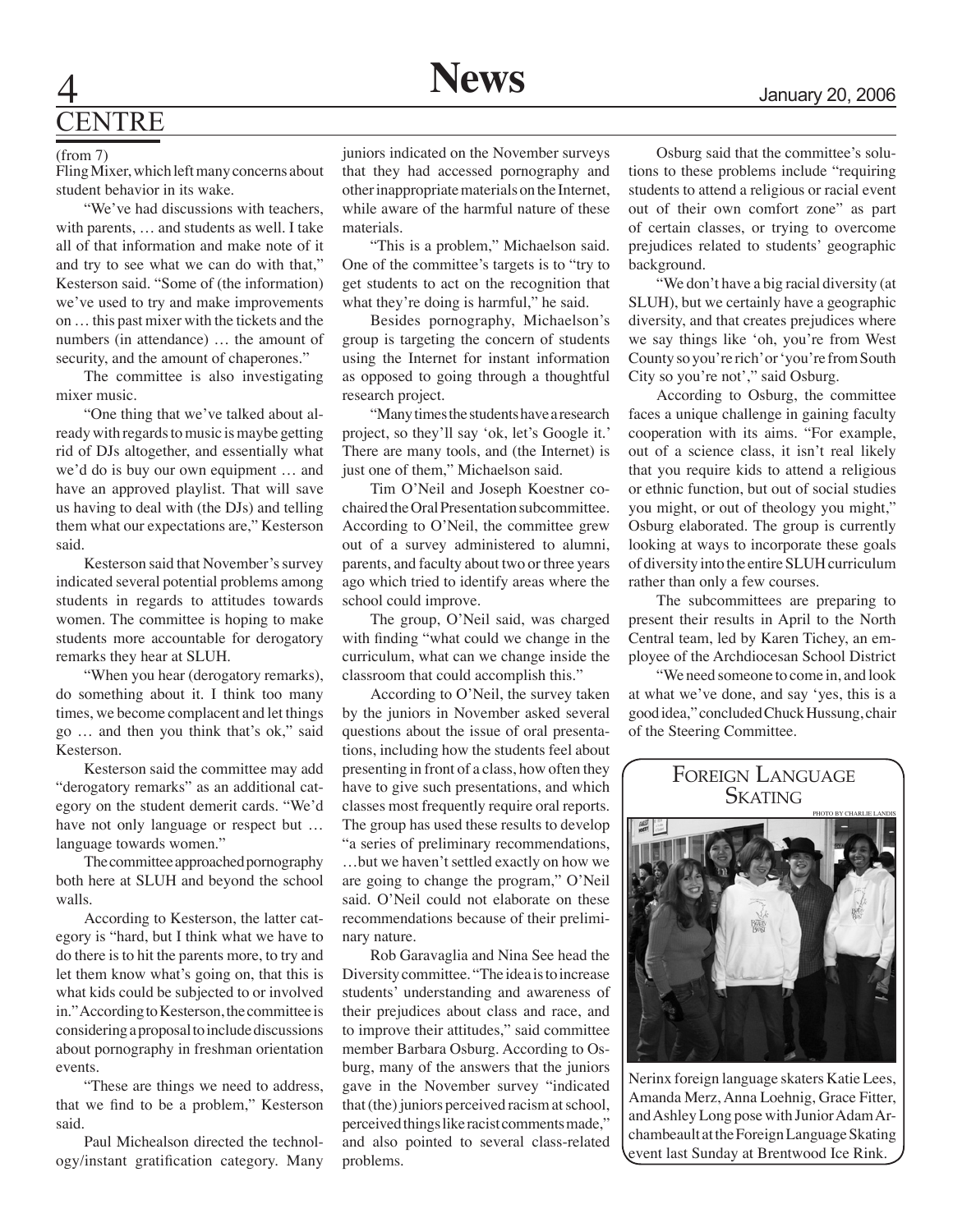## $\begin{array}{c|c}\n\text{January 20, 2006} & \text{SDOTUS} \\
\hline\n\text{1: } 1 & 1 & 7 & 4\n\end{array}$ Airbills win 4 out of last 6, climb to 7-10 **Sports**

### **Justin Rottger Staff**

s the St. Louis U. High basketball team passes

the midpoint of the season, perhaps the team really is starting to gain its footing on the path to success. The Jr. Bills have won four of their last six games. Although they are 2- 2 in their last four, the team managed to play some decent basketball over the last two weeks.

On Jan. 5, the Jr. Bills traveled to Hazelwood West to on their momentum from winning their final two games of the Collinsville Holiday Classic by fairly comfortable margins.

The first quarter featured an uncharac-

teristic offensive display by the Jr. Bills. The last time SLUH led at the end of the first quarter (not including the two tournament victories) was on Dec. 10, when SLUH led Kirkwood 9-4 in the third place game of the Webster Tournament. The Jr. Bills led Hazelwood West by 11 points heading into the second quarter, and the Wildcats' shooting putbacks and layups. SLUH had plenty of room to work with, up 32-18 at the break.

But any thoughts of coasting to their sixth win of the season quickly vanished in the third quarter, when Hazelwood West could not miss and SLUH could not find the basket. This scenario has gone into effect numerous times this season, and the Wildcats netted 25 points, a good number of them on three-pointers, to the Jr. Bills' nine. The Wildcats were up by two at the end of third qarter.

Too many times this season, opponents have caught fire at the most inopportune moments for the Jr. Bills. Luckily, this was not the case that night, as the Wildcats came plummeting back to this planet and SLUH put their game back together in the fourth quarter, scoring 19 points and holding Hazelwood West to only six. The Jr. Bills came away with a 60-49 victory, but it was one that SLUH did not expect they would have to work so hard for after the successful first

Joe Phillips drives to the hoop against Parkway South.<br>Wildcats's hooting half.

take on the Wildcats. SLUH hoped to build woes continued until the half, missing easy

## Effinger<sup>2</sup>bills fall to CBC in nailbiter, 3-1

## **Matt Beezley Reporter**

The St. Louis U. High hockey team<br>
faced off against No. 1-ranked CBC for the second time this season on the Saturday before semester exams. After a disappointing 7-1 loss earlier in the season, the Jr. Bills came ready to play, hoping to end the Cadets' 118-game unbeaten streak.

SLUH came out fired up, but CBC scored midway through the first period and the Jr. Bills had to play a catch-up strategy all too familiar to them.

Although most of the game was played in SLUH's defensive zone, the Puckbills struck back with six minutes left in the second period with a goal from junior A.J. Koller.

The Do-or-Diebills put pressure on the Cadets following Koller's goal with quick breakouts, crisp passes, and numerous scoring chances.

At the end of the second period, a worried CBC head coach called for the Zamboni to clean the ice, hoping to stop the Jr. Bills' momentum. With the ice cleaned, the CC-

Mbills started off the third period by killing off a CBC power play and tried to regain the momentum from the second period, but the Cadets came out ready and most of the last period took place in SLUH's zone.

The Cadets' explosive offense, however, was shut down by the Jr. Bills' experienced defensive corps and outstanding play from sophomore goalie Alex Effinger, who stopped 33 of 35 shots throughout the game.

With 1:10 remaining in the third period,

SLUH got pinned in their zone after a long shift, and CBC regained the lead with a rebound goal. The Jr. Bills didn't give up and pulled Effinger from the net, giving them a sixth skater, but their efforts fell short after the Cadets scored an empty-netter, and SLUH came away with a 3-1 loss.

"It was unfortunate. We got caught in our own zone, which didn't give us a chance to get fresh legs out (on the ice), and it cost us. It

> The next night, a fiery SLUH JV team dominated the JV Cadets, winning 3-1. A week later, the

Eastonbills, missing five starters, played Francis

Howell Central at the Rec-Plex.

**see HEARTBREAKER, 9** The Jr. Bills came out flat, and Howell Central scored early in the first period. The Puckbills began to pick up the pace, and

does prove, however, that we can play with anyone in the league," commented head coach Charlie Busenhart.

**see HOOPIN', 9**

photo by kyle kloster



**Alex Effinger makes one of his 33 saves against CBC.**

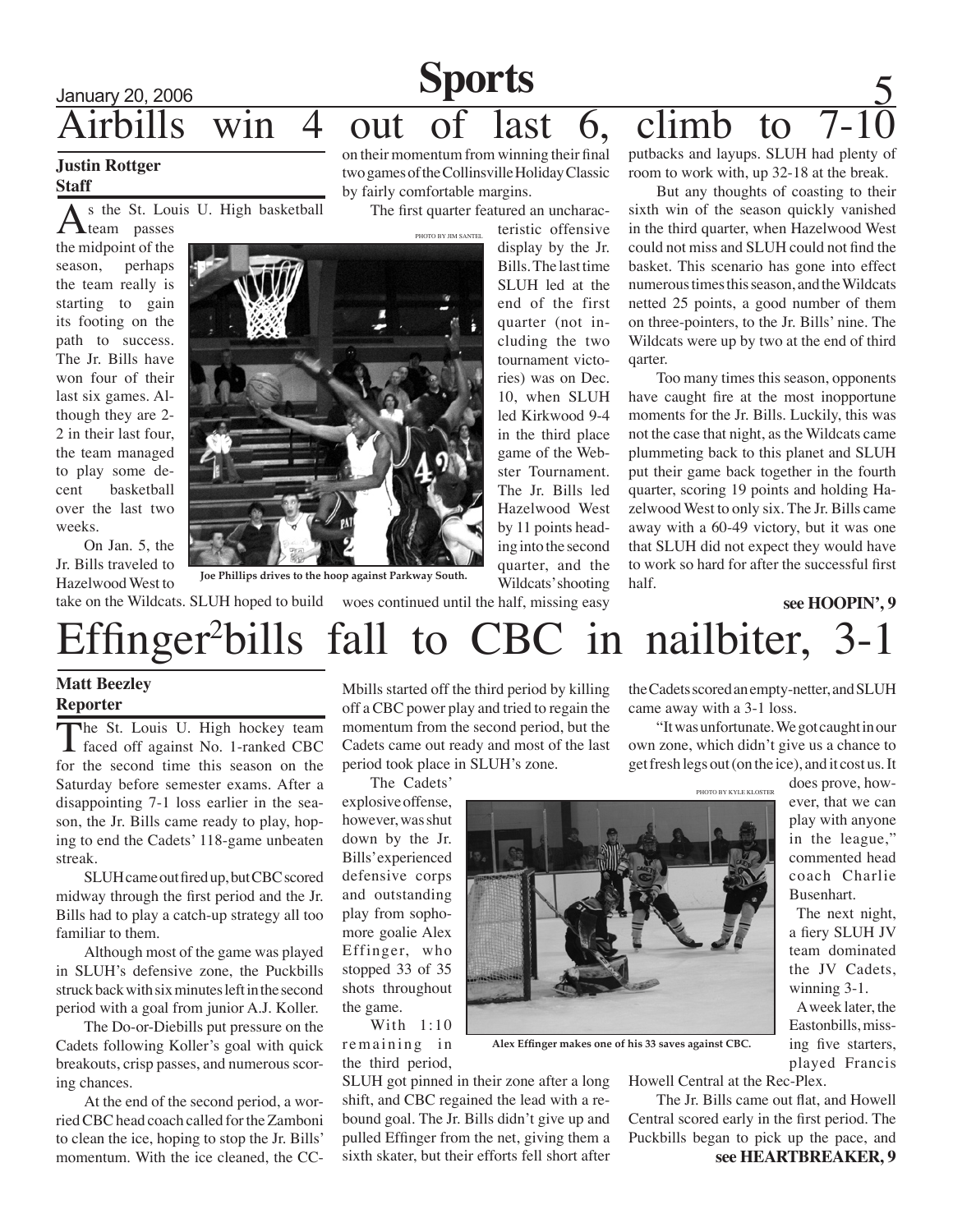## **Sports** January 20, 2006

## Waterwingbills win 3, take second at DeSmet Invitational

## **Tony Meyer Reporter**

The St. Louis U. High swimming and diving team participated in five meets, qualified three new swimmers for the state meet in addition to repeating qualifiers, and logged about 50,000 practice yards, or roughly 28 1/2 miles over the course of the last two weeks.

 The KruseControlbills took to the lanes against Cape Girardeau Central on Friday Jan. 6. During a diving event in which all the 1-meterbills performed well, freshman Mick Dell'Orco, the epitome of poise and skill on the board, qualified for the state meet with a score of 219.60. The Speedobills eventually won the meet, 107-79.

The following Friday, the team hosted another meet at Forest Park against Vianney. Although no new swimmers or divers qualified, the L'eaubills easily raced to victory, dominating their Kirkwood counterparts, 132-52.

 Head coach Fritz Long commented on the meets against Cape Giradeu Central and Vianney: "We swam all our races hard and had some good touch-outs. The team looks good."

 The Capandgogglebills swam at the St. Peter's Rec Plex in the much-anticipated DeSmet Invitational on Saturday, Jan. 14

against DeSmet, Glendale, Marshfield, and Rockhurst.

The Heafnerdynastybills began the meet seeded behind both Rockhurst and Glendale. In the 200 yard individual medley, freshman Will Derdeyn, who has methodically dropped time from both the 200 individual medley and the 100 butterfly, swam well, as did junior Jake Roeckle. In the 50 freestyle sophomore Tim

Dale placed sixth overall. The long-legged sprinter continually posts fast times and hopes to qualify in the freestyle events soon.

Tony Meyer, your humble correspondent, dropped time in the 50 and 100 freestyle, eventually placing sixth overall in the 100. The senior alone dropped 13 places from his seed times and also hopes to qualify soon.

Junior Brendan Mehan finished strong in the 100 backstroke. He is literally "inches



away from a state qualifying time," according to Long. Wes Going placed third in the 200 individual medley and second in the 100 backstroke. The prodigy senior has qualified in every event save the 100 breastroke.

**Zach Berndsen twists and shouts in midair at the Rec Plex last week.** 

 The StillGoingandGoingbills finished the meet in second place, only losing to the defending state champions, Rockhurst.

"I'm really happy with the way everyone swam. Rockhurst has an incredible team.

**see WET, 7**

## Seniors Austermann, Gass continue to lead Piledriverbills

## **Dan Zdrodowski, Nick Calcaterra Reporters**

These past few weeks have marked a turning point

 $\mathbf 1$  turning for the St. Louis U. High varsity wrestling team. Although the beginning of the Jr. Bills' season may have been a rocky struggle, it appears that they are finally overcoming some of the challenges they face as a team, such as a relatively small upperclassman representation and multiple weight class byes. John Vianney tournament Jan. 15 and 16, the Greco-Romanbills fared remarkably well at the Rockwood Summit tournament last Saturday.



**Devin Austermann (160 lbs.) commandeers his CBC opponent in the semifinals of the Spartan tournament.**

This newfound revival comes from a surge in upperclassman victories. In addition to placing seventh out of fourteen at the St.

Nearly undefeated wrestlers Eric Gass and Devin Austermann as well as several others placed at both tournaments. The Rasslin'bills may appear to have suffered a great defeat when they lost 55- 15 at Fort Zumwalt North High School,

but it was a defeat to be proud of.

Although SLUH has only won a single dual meet thus far this season, these past few weeks have definitely been an improvement.

**see THANK YOU SENIORS, 8**

## Return of Langan lifts Racquetbills over Kirkwood

## **Drew Burkemper Reporter**

The St. Louis U. High racquetball team began the second half of its season with a match against the Kirkwood Pioneers on Thursday, Jan. 12.

The match began with No. 5 seed Mike Laurentius taking on an overmatched opponent. Laurentius jumped out to quick leads in both games and never looked back, winning handily 15-4, 15-4 in a very quick match. Looking around afterwards, Laurentius (5- 1) bewilderedly asked, "Am I the only one done?"

In the opposite court, the Lackingfirebills' No. 4 seed junior Ben Brooks was struggling against his Pioneer opponent. Brooks did not have his "A" game, and it **see RIGHT-HANDED?, 7**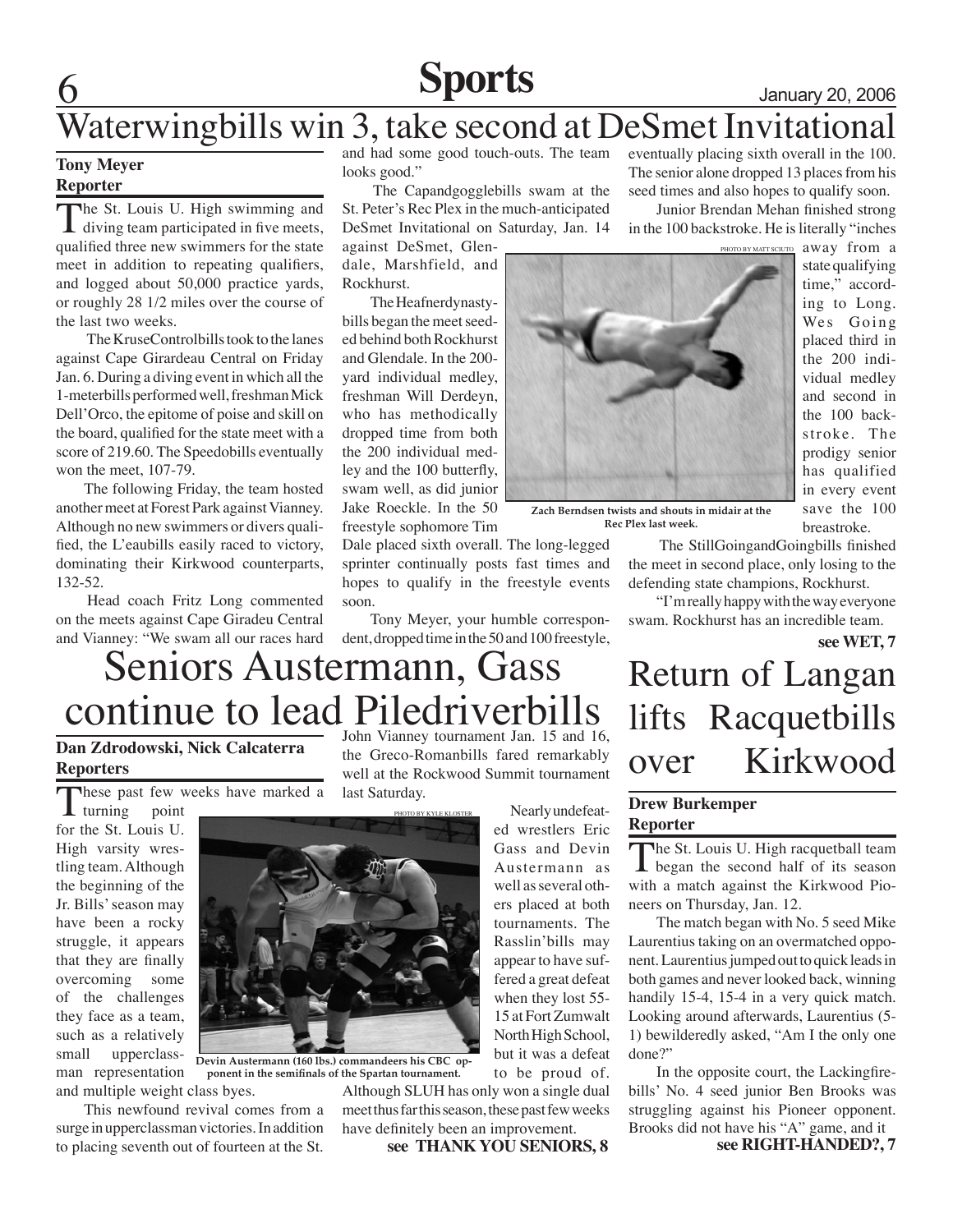# Right-Handed?

#### (from 6)

showed. He left balls up in the court for easy put-aways early on and mentally could not get past those early mistakes. Brooks did not regain his concentration during the course of the match, and lost 15-9, 15-10. A visibly upset Brooks (4-2) respectfully declined comment.

No. 6 seed junior Drew Burkemper was playing at the same time as Brooks and fared slightly better in his match. Burkemper got off to a rocky start, hitting many balls off the side walls to his opponent and dropping the first game, 15-11. The second game got off to a slow start, with both players trading points early on. Then, with the game tied 5-5, Burkemper went into overdrive, winning 15- 5. The tiebreaker was similar to the second game, with Burkemper winning 11-2.

"I was upset with my play and some of the calls in the first game, but I was able to bring myself around and get the job done," said Burkemper (5-1).

Playing opposite Burkemper was the lazy ball-playing doubles team of junior Steve Baer and sophomore Joe Hoffman. Playing like only the shells of what they could be, the twosome got off to a poor start and could not shake that off for the rest of their

## WET

### (from 6)

A loss to them isn't embarrassing at all," remarked Long.

 On Tuesday, the swimming and diving team faced DeSmet in a dual meet. With an air of fierce dedication, freshman Morgan Cole qualified for the 100 breastroke, clocking in at 1:06.22. The six-foot freshman has also been improving his 50 and 100 freestyle times and hopes to have a very busy and successful state meet. With a solid team effort, the Speedobills won the meet, 124-59.

 "After the DeSmet and Vianney meets, we look strong in the MCC. Hopefully we swim well against Chaminade and CBC and do well in the all-MCC meet," said Long of the remaining conference meets.

 On Wednesday, the Ampsbills swam against Clayton and Cape Notre Dame in a trimeet. John Dombek, newly shaved, qualified in the 100 backstroke with a time of 59.96 in a much anticipated race. The Fopococobills swam well and posted respectable times in both the varsity and junior varsity races.

match. Lacking placement and communication, they traded points with their opponents and lost both games by the score of 15-14.

Seed No. 2 Jason Rusch looked to start the second half of his season on the right foot with a win after a difficult first half. Playing with the quickness and hustle that have now become trademarks of his game, Rusch dominated the first game with several dives and proper shot placement, winning 15-6. Rusch looked a step slower in the second game, and the score showed. He still won 15-11, but the second game seemed much closer than the first. Rusch (2-4) appeared tired and relieved after his match and looked to try to keep up the intensity of the first game throughout the whole match.

Playing right-handed for the first time in almost two months, captain Justin Langan looked to start the second half strong, and he did just that. Langan looked dominant as he kept his opponent off guard with pinches, passes, and strong serves. The Pioneer top seed could not get anything going offensively in either game, and Langan (3-3) won decisively 15-5, 15-6.

"It was the best I've seen (Langan) play since he won at Nationals last year," commented one onlooker. "Hopefully, Langan

Freshman Michael O'Neill won the 500 freestyle with a time around 6:11. The team won the meet with a score of 159 beating Cape Notre Dame (90), and Clayton (76).

 The Speedobills look forward to the senior meet against CBC on Jan. 26 at Forest Park. Come and support the seniors.

## Weekend Sports Schedule

## **Friday:**

Varsity Basketball vs. Vianney-7pm Varsity Wrestling @MICDS Tournament Varsity Hockey vs. Marquette @ Affton-8pm

#### **Saturday:**

Varsity Basketball @St.Mary's-7pm Varsity Wrestling MICDS Tournament-9am

will be able to keep up the steam for the rest of the season and into the state and national tournaments."

The last Jr. Bill to finish play was senior No. 3 Mike Guilfoy, who ended the day on a low note for the team. After winning a close first game 15-13, Guilfoy fell apart and let his mistakes pile up en route to a 15-6 loss in the second game. The concentration and placement of the first game were not there for Guilfoy in the tiebreaker either. He dropped that game 11-7.

"I'm disappointed in myself and in the team also," said Guilfoy (4-2) after his match. "We need to pick up the intensity."

Guilfoy's comment sums up the postmatch message of coach Joe Koestner and Langan. Both expressed a feeling that the squad is content with their games and not hungry for a state title.

"It was a good win and a nice way to start off the second half, but we should have beaten these guys much worse," said Koestner, "We need to change some things and work harder, but it was a good win."

The Hungry?hungry?racquetbills (4-2) look to pick up intensity against Parkway West on Jan. 19 at Vetta Sports Complex-Concord.



The Jr. Bill Racquetball wranglers roped the Longhorns from Parkway West last night on the hardwood at Concord.

 The Racquetbills' top three seeds, Justin Langan, Jason Rusch, and Mike Guilfoy, overcame first game losses and came back to win in the second game and the tie-breaker. The resilient leaders paved the way for the win over their West County foes to help the team improve to 5-2 on the year.

The Gogglebills are back in action tomorrow in the Hendren Invitational and then Tuesday against DeSmet.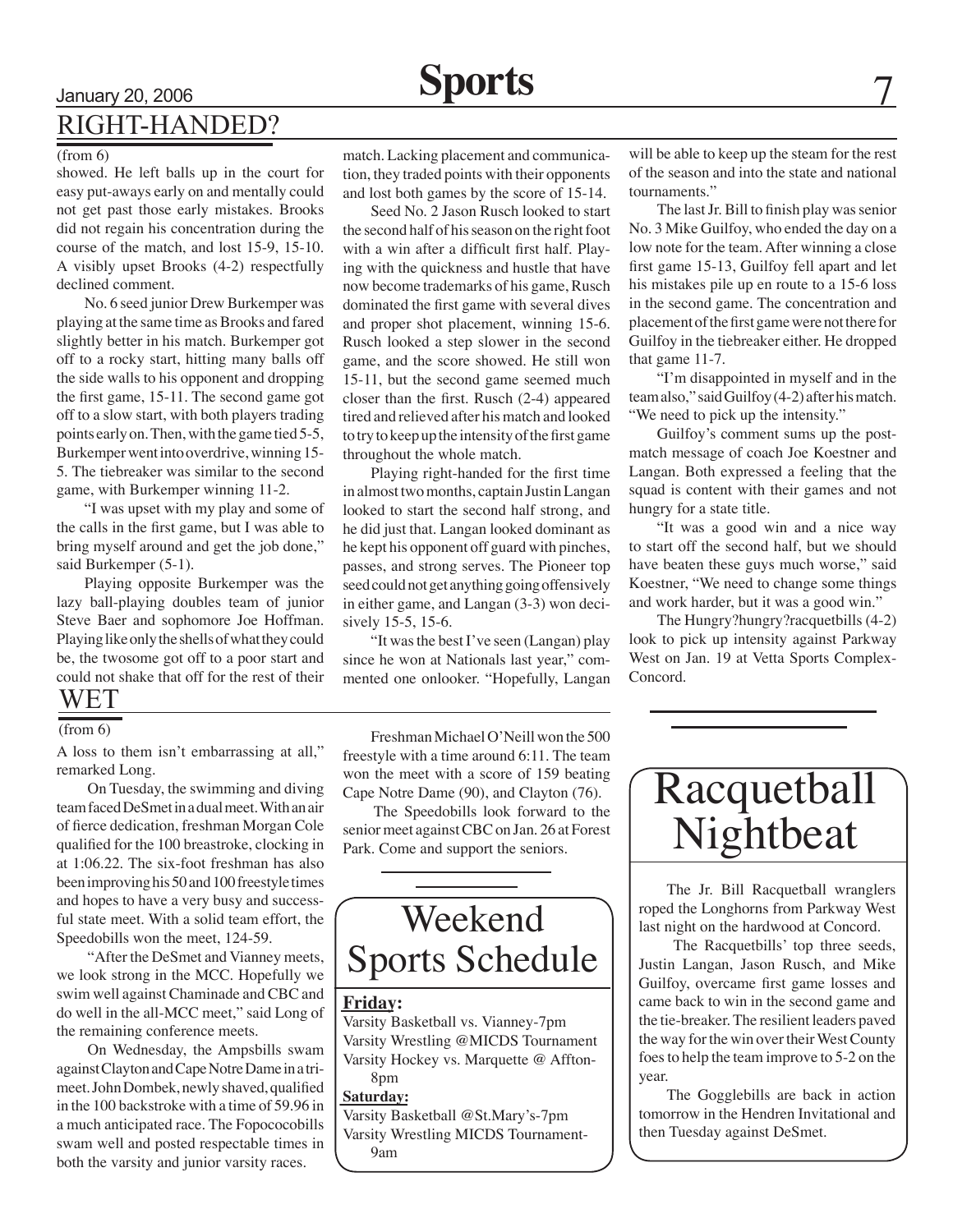

## THANK YOU SENIORS

(from 6)

At the Vianney tournament, SLUH brought only six wrestlers, less than half a full squad, because of numerous injuries and illnesses. Even so, two Jr. Bills walked away with medals, and the team placed fifth out of eight teams.

Junior Andrew Mueth (119) placed fourth for his weight class with a string of victories that helped improve his somewhat rocky early season record.

Additionally, Devin Austermann (160) placed third, continuing a great season and thwarting his long-term CBC rival Spotanski.

Finally, Eric Gass (189) secured a first place medal through a series of intense lightning quick takedowns and back points.

Later in the week, the Wranglebills took seventh out of fourteen teams at the Rockwood Summit tournament. From the start of the tournament, it was apparent that day would be different from most other tournaments for SLUH. With at least three pins and multiple byes in each round of the tournament, it was a good day for the Jr. Bills. In the end, SLUH placed wrestlers in the tournament.

"We started off pretty well. (We had) a good first round. (We have) still got work to

## Wrestling Nightbeat

The SLUH Wranglebills defeated the Chamanade Red Devils 55-15 last night.

The first highlight of the night was a surprising victory by junior Andrew Mueth. He pulled a reversal and pinned his opponent in the final seconds of the match when he was down by eleven points.

The second highlight came from heavyweigh Sam Burton (275), who had never wrestled varsity before, and also gave SLUH its first varsity heavyweight wrestler of the season. He came out strong and pinned his opponent in the first round.

Sophomore Mike Baumer, junior Andrew Austermann, his brother Devin Austermann, Jon Holden, Mike Doherty, Bryan Edmundson, and Eric Gass all won their matches to round out the victory.

do though," said Bryan Edmundson.

Junior Andrew Austermann (171) and Mueth both took fourth at the tournament after a strenuous day.

Although he suffered several defeats during the middle of the tournament, Austermann enjoyed several victories at the end and very beginning. He won his first match with a terrific takedown followed by a near fall.

He eventually pinned his opponent, but at times it appeared as if he himself would be pinned.

Mueth's victories, in contrast, exclusively occurred towards the end of the tournament.

Devin Austermann went on to take second with some early victories to aid his final score.

Gass violently thwarted all of his opponents and took first in his weight class. Although his pin victories were few, he won all of his matches, usually by a mere handful of points. Unfortunately these victories only built up the Wranglebills for a devastating loss later in the week.

Last Tuesday, the Jr. Bills suffered a lopsided loss against the Fort Zumwalt North Panthers 55-15. However, FZH is rated eighth in the state and several wrestlers felt that they are one of the best teams that the Jr. Bills had gone against this season. All things considered, two pins and a point victory are not as bad as they seem.

Mueth got the ball rolling with an intense pin relatively early in the match. In the second period of his match he pinned his oppenent with a cross-face cradle, his favorite move.

Later on, Andrew Austermann won his match by points.

Finally, Jon Holden (140) humiliated his opponent by pinning him when he was already up by over ten points. With multiple individual victories and uncharacteristic relatively high placing in tournaments, it has been an eventful period for SLUH.

Overall, it has been a hopeful if not totally victorious few weeks for the SLUH Jr. Bills. Come and see the SLUH varsity Wranglebills this Friday and Saturday at MICDS for the MICDS tournament.

St. Louis' *only* weekly high school newspaper www.sluh.org prepnews@sluh.org Volume LXX, Issue 15 "Look alike" credits

**Editor in Chief:** Tim "Ron Artest" Huether **Sports Editor:** Andrew "Pinocchio" Schroeder

**Features Editor:** Seth "Conan O'Brien" Clampett

**Photography Editor:** Kyle "Manu Ginobli" Kloster

**Editors:** Timo "Jimi Hendrix" Kim, Brian "Harry Potter" Krebs

**Core Staff:** Dan "Dennis the Menace" Everson, Charlie "Dr. Broekelmann" Landis, Tim "SpongeBob" Malecek, Scott "Pancho Villa" Mueller, Andrew "My parents" Mueth, Justin "Alf" Rottger, Jim "Mick Jagger" Santel

**Staff:** Matt "Jolly Green Giant" Hubbard, Sean "Quaker Oats guy" Kickham

**Reporters:** Nick "mouse" Calcaterra, Matt "Timothy Dalton" Beezley, Drew "David Hasshelhoff" Burkemper, Tim "Eeyore" Glaser, Tony "Christopher Robin" Meyer, Dan "Wazowsky" Zdrodowski

**Computer Consultants:** Mr. Jon "Gandalf" Dickman, Mr. Jon "Pac-Man" Hoefele

**Moderator:** Mr. Steve "Tom Pagnozzi" Missey

**Advisors:** Mr. Frank "Kafka" Kovarik, Mr. Tom "Charlie Landis" Broekelmann

The Prep News is a publication of St. Louis University High School. Copyright © 2005 St. Louis University High School Prep News. No material may be reprinted without the permission of the moderators and editors.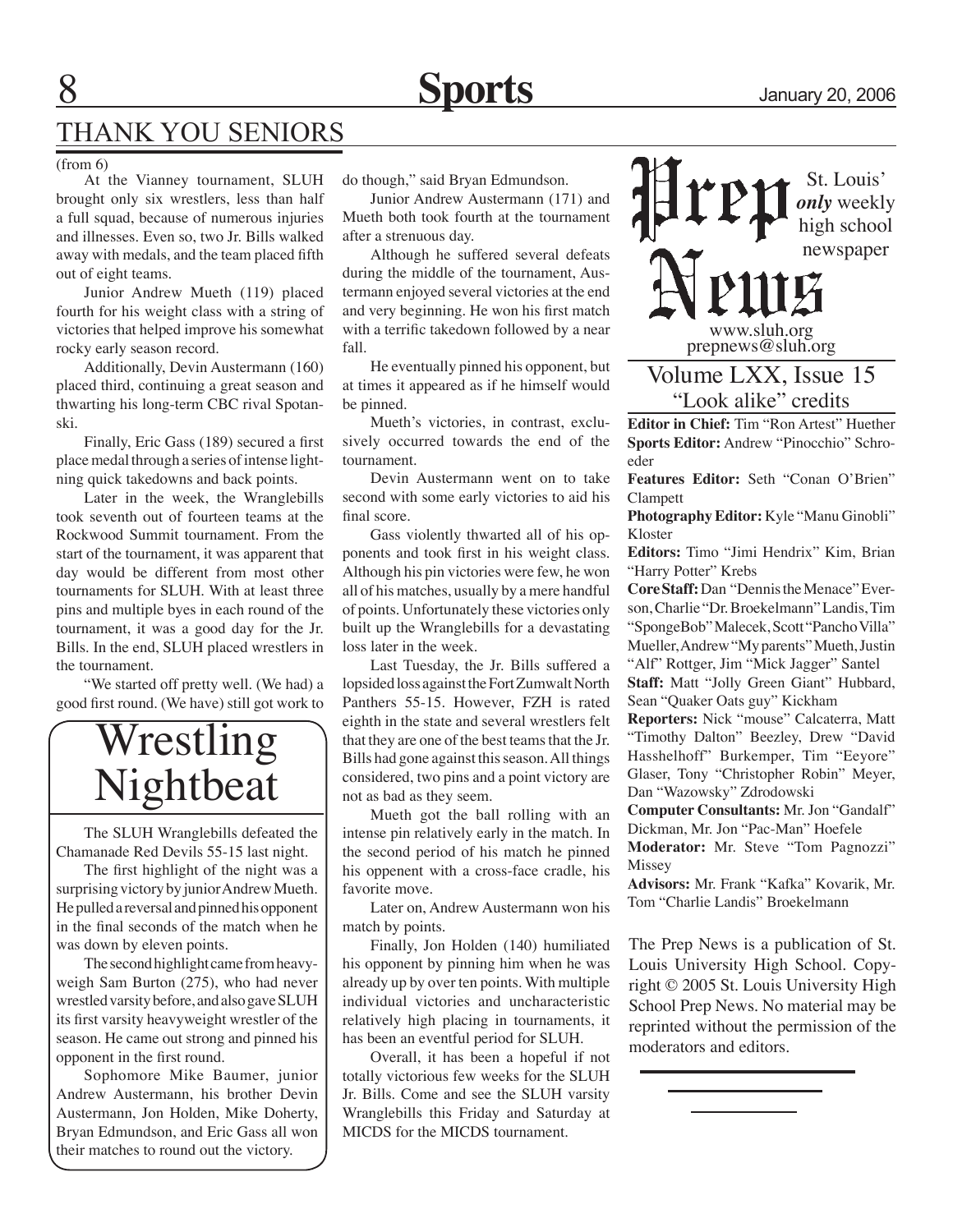### (from 5)

After the Jr. Bills contained the Wildcats' comeback, they came back home the next night to take on archrival CBC. A decent crowd came to watch the storied rivalry, but the crowd certainly did not mirror those of basketball games past.

Nevertheless, the game started out favorably again for the Jr. Bills, just for a more short-lived period. Eric Hunt opened the game with a three-pointer, one of his three and three of his eleven points on the night, but turnovers were the story in the first quarter for both teams; SLUH committed four of their 17 in the game. The Jr. Bills led CBC by six after one quarter, 15-9, and also stayed out of foul trouble, committing only three fouls in the quarter.

However, SLUH found themselves in the desert again amidst a dreadful scoring drought, as they did not find the basket once in the first five minutes of the second quarter. They also gave the ball away more in the second frame, committing six turnovers. By the time halftime came, SLUH trailed by three points 22-19, but had tallied more turnovers (6) than points (4). The Jr. Bills ended up shooting 31 percent in the first half, not what they had hoped for.

SLUH tried to navigate the comeback trail in the third quarter, as Pete Cooney, who had 21 points in the game, converted a nice layup with 1:50 remaining to make the score 35-32. SLUH kept their turnovers down in the quarter, committing only three.

Unfortunately, a three-point deficit was the closest the Jr. Bills could come to the Cadets. Joe Phillips forced a turnover off the CBC inbound pass, converting his shot while getting fouled and missing the free throw attempt. It was 45-42 after that play, but CBC was headed for a 62-50 win on the road. The Jr. Bills fell to a 1-3 record in the MCC and 6-9 overall.

"We had a good first half, but we should have put them away. For some reason we let them hang around. We had good opportunities in the beginning of the game and we didn't put them away. We built a lead, but we didn't build it big enough," said head coach John Ross.

After the disappointing loss for SLUH against their rival, the Jr. Bills faced the Patriots of Parkway South on Jan. 12.

For the first four minutes, many of the small but loyal group of fans in attendance would never have thought they were at a basketball game, as the Jr. Bills led 1-0 on a free throw conversion. Scoring picked up in the remaining minutes of the first, and Hunt drained a three-pointer with 1:40 left to give SLUH a 6-5 lead. However, the Patriots led 7-6 after one quarter.

Another Hunt three early in the second gave SLUH the lead back, and the Jr. Bills did not trail for the rest of the game. After a steal and well-executed pass by Tim Garvey to Cooney for two transition points and an old-fashioned three-point play by Joe Phillips, SLUH led 20-17 at the break.

After a 10-2 run to start the third quarter, in addition to some great defense, the lead was extended to 13 at the end of three, and there was no looking back as the Jr. Bills worked hard for their 57-37 victory at home.

While Hunt and Cooney both reached double figures in points, 20 and 13 respectively, the bench also contributed in the fourth quarter for SLUH, as Mike Bannister and junior Jack Kelly both netted points, and junior Andre Craig and sophomore Andy Hill both got time in the victory.

After the victory over Parkway South, the Jr. Bills had won four of their last five games, (Hunt made 9 of 20 three point attempts in those five games), and SLUH was set for a rematch with rival Kirkwood this past Tuesday. SLUH trailed after one quarter, 11-7, but came on strong in the following quarter stealing the lead away at half, 22-20. Hunt made three more shots from outside the arc in the game; he is 12 for 26 in his last six games.

Holding on to a one-point lead for dear life going into the fourth quarter, the Pioneers' inside game, namely Bill Brandenburg, was just too much for the Jr. Bills, as they were outscored 20-9 in the final frame, and SLUH fell 48-39 on the road.

Cooney and Hunt both had 12 points for the Jr. Bills. Kirkwood outshot SLUH 50 to 38 percent, and that seemed to make a big difference in this game.

Ross and assistant Kent Kershenski have noticed that ball control is a concern for the team.

"We're taking shots very quickly. For instance, against Kirkwood, we thought our defense was spectacular. On the other side, where Kirkwood was very deliberate and they would hold the ball for a minute to a minute and a half at times, we would shoot within fifteen seconds. But in those fifteen seconds we are getting some good shots. We're getting a fifteen-footer, an eight-footer, but if (those shots) are not going in, then we have to get an even better shot than that," Ross said.

Ross stressed that the team will try and even out the time of possession, getting better shots and in turn improving their shooting percentage – which equals more points.

Those points will certainly be needed tonight, as SLUH will take on conference rival Vianney for the second and final time this season at home at 7 p.m. Despite a 7- 10 record, the Jr. Bills still have a chance to improve their conference record to 2-3 with a victory. SLUH will then go on the road to play St. Mary's tomorrow night also at 7 p.m. The team has been playing much better as of late. Seniors, you know you have more free time this month so come and help steer your Jr. Bills toward their fifth victory in seven games.

## HEARTBREAKER

#### (from 5)

struck back with a shot from the point by Steve Beck two minutes later. Numerous scoring chances by both teams followed, but the first period ended with the score 1-1.

The second period turned out to be a nightmare for the Jr. Bills, as they were plagued with five penalties and played short-handed for most of the period. With 3:51 left in the second, Howell scored on a power-play, regaining the lead 2-1.

SLUH received two more penalties in the third period but regained their composure late and tied the game 2-2 with a drop pass from sophomore Matt Beezley to freshman Jack Berger, who took it to the house with five minutes remaining. The game ended in a deadlock, 2-2.

"We just couldn't score enough goals," said Busenhart of the tie.

Two days later, the Jr. Bills were looking for their first conference win against the Vianney Golden Griffins. After a humiliating 6-0 loss early in the season, the U. High players **see MORE, 10**